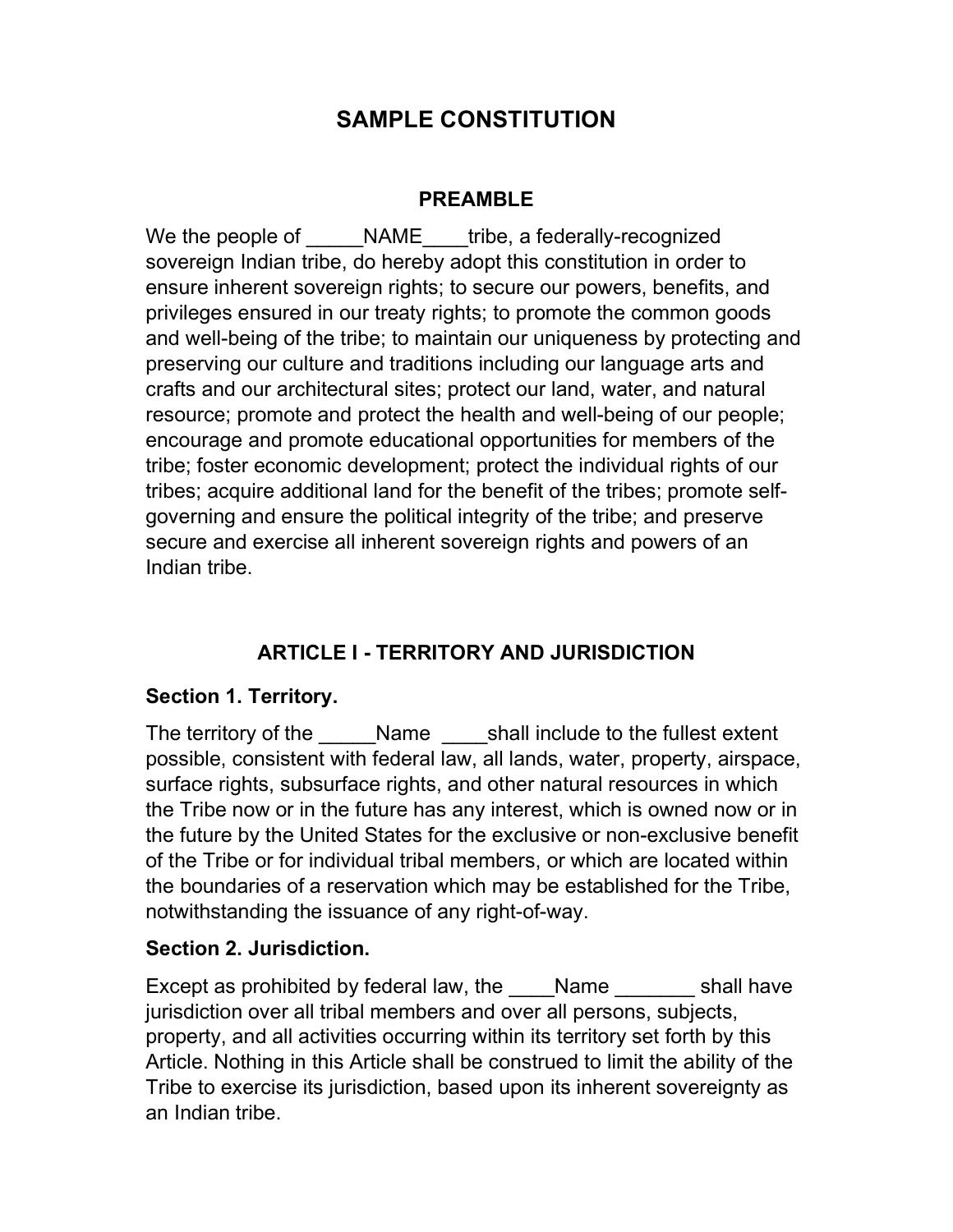### Article II - Membership/Citizenship

Section I. The qualifications for citizenship for the NAME shall consist of the following:

a. All persons of Anishinaabe blood, whose name appears on the official federal acknowledgment roll, the annuity roll of April 14, 1941, enacted by Congress in the Act of January 14, 1889 (25 Stat. 642) and Acts amendatory thereof, which roll shall be known as the basic citizenship roll of the Tribe.

b. All direct lineal descendants of persons listed in Section I (a) provided, that each subsequent descendant shall have been an enrolled citizen of the Tribe.

## ARTICLE III - RIGHTS OF MEMBERS

#### Section 1. Bill of Rights.

The Tribe, in exercising its powers of self-government shall not:

a. make or enforce any law prohibiting the free exercise of religion, or abridging the freedom of speech, or of the press, or the right of the people peaceably to assemble and to petition for a redress of grievances;

b. violate the right of the people to be secure in their persons, houses, papers, and effects against unreasonable search and seizures, nor issue warrants, but upon probable cause, supported by oath or affirmation, and particularly describing the place to be searched and the person or thing to be seized;

c. subject any person for the same offense to be twice put in jeopardy;

d. compel any person in any criminal case to be a witness against himself;

e. take any private property for a public use without just compensation;

f. deny to any person in a criminal proceeding the right to a speedy and public trial, to be informed of the nature and cause of the accusation, to be confronted with the witnesses against him, to have compulsory process for obtaining witnesses in his favor, and at his own expense to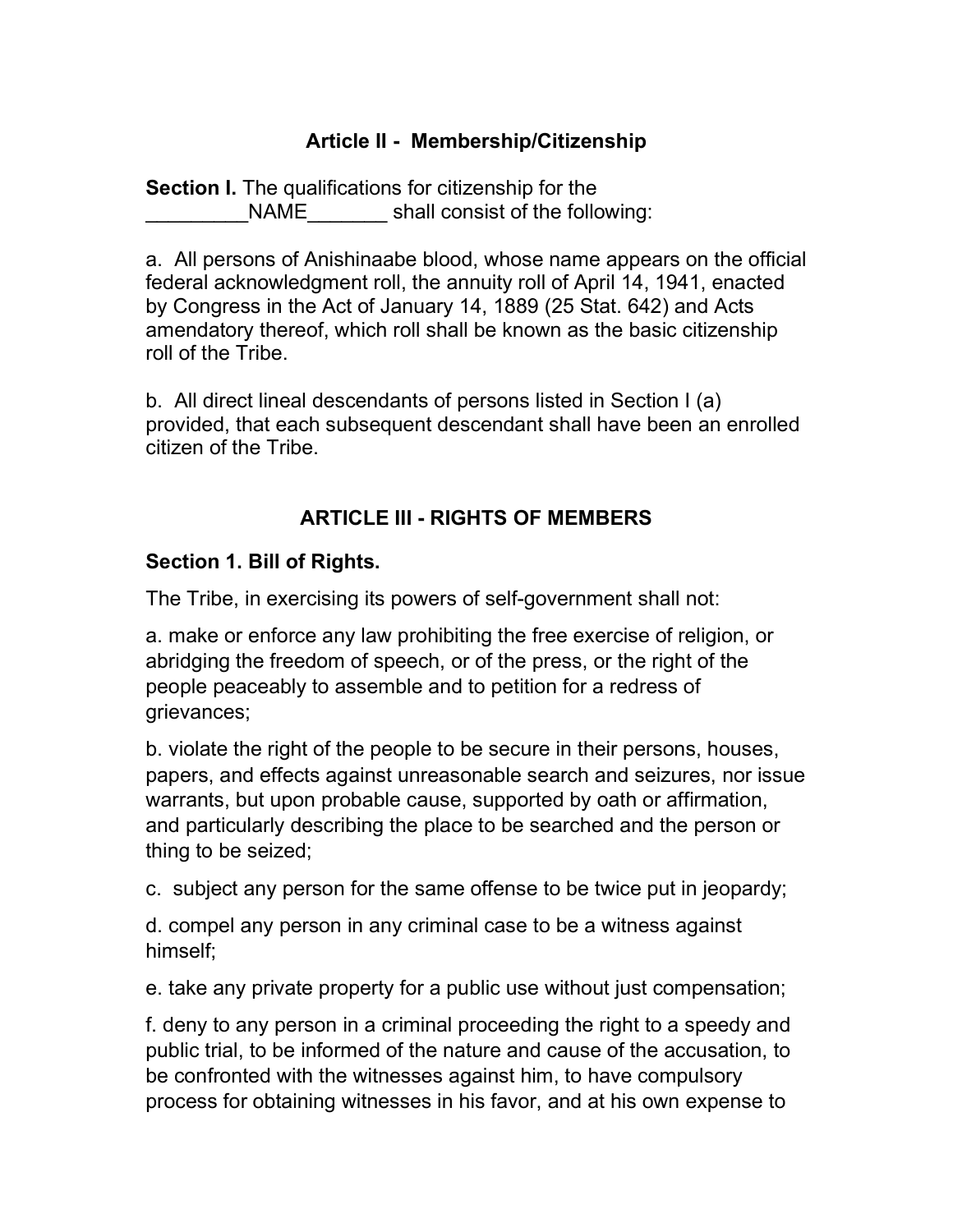have the assistance of counsel for his defense and to have these rights explained at the time of arrest;

g. require excessive bail, impose excessive fines, or inflict cruel and unusual punishments;

h. deny to any person within its jurisdiction the equal protection of its laws or deprive any person of liberty or property without the due process of law;

i. pass any bill of attainder or ex post facto law; or

j. deny to any person accused of an offense punishable by imprisonment the right, upon request, to a trial by jury of not less than six persons.

## ARTICLE IV - LAND AND PROPERTY MANAGEMENT

The Mame of a Governing Branch shall have the authority to establish land policies, adopt a land-use ordinance, and otherwise regulate land within the territory of the Tribe in accordance with applicable law.

## ARTICLE V – ELECTIONS

#### Section 1. General Elections.

General or Primary Elections shall be held to fill offices of the [Grand Council, Legislature, Executive, and Judiciary] shall be filled at General Elections.

Section 2. Special Elections. Special Elections shall be held when called for by the[ Grand Council, the Legislature], or by this Constitution or appropriate ordinances. In all Special Elections, notice shall be provided to the voters.

Section 3. Election Board. The [Legislature] shall enact a law creating an Election Board. The Election Board shall conduct all General and Special Elections.

Section 4. Eligible Voters. Any member of the Tribe who is at least eighteen (18) years old and who meets all other requirements established by the Tribe shall be eligible to vote.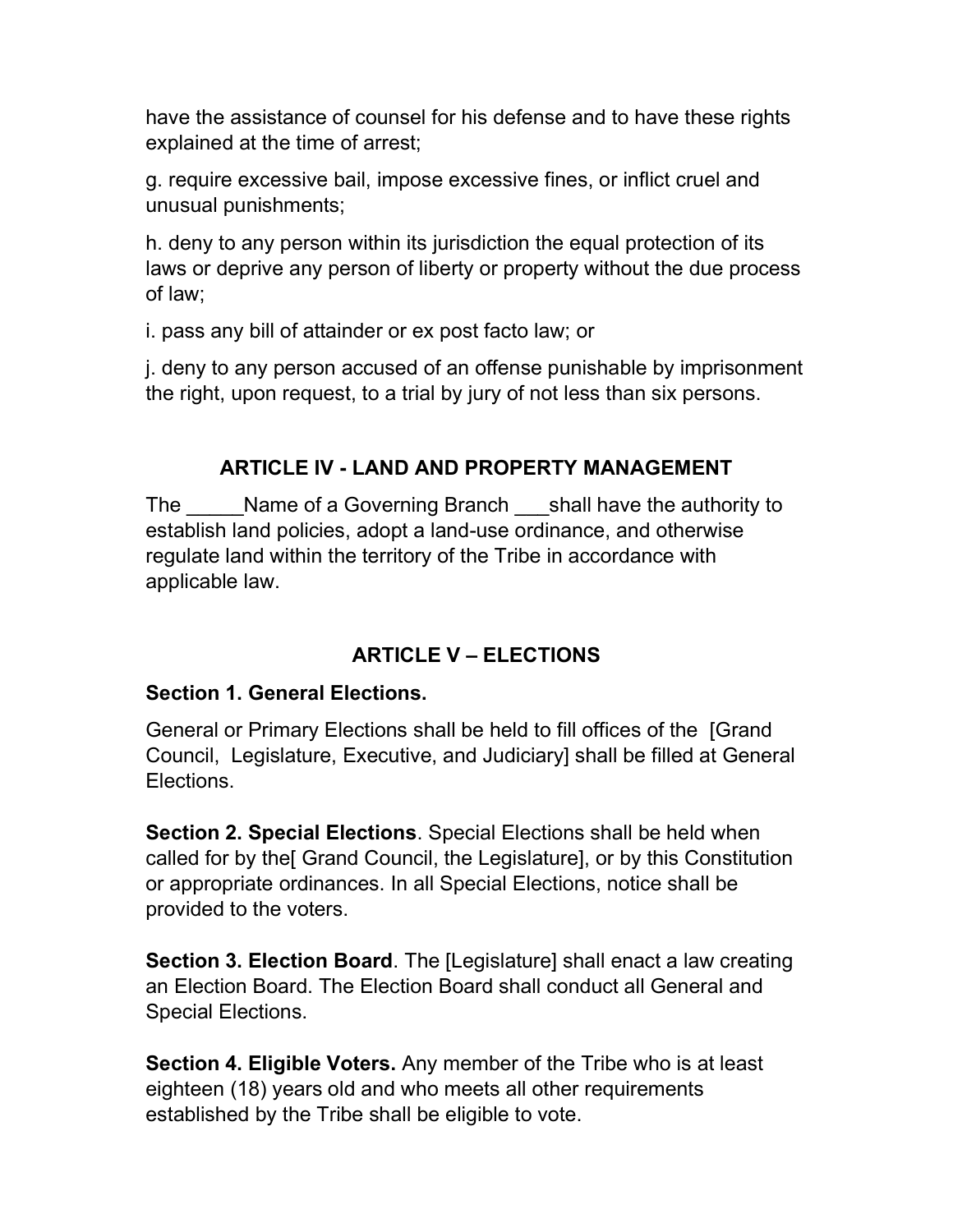## Section 5. Certification of Election Results.

The Election Board shall certify election results within three (3) days after the date of the election.

Section 6. Challenges of Election Results. Any member of the Tribe may challenge the results of any election by filing suit in the Trial Court

Section 7. Oath of Office. The Election Board or The Shall administer the Oath.

## ARTICLE VI – ETHICS, REMOVAL, RECALL AND VACANCIES

## Section 1. ETHICS

- a. The \_\_\_\_\_Name\_\_\_\_\_\_declare that:
	- 1. The conduct of public officers, members of the governing body and government employees must hold the respect and confidence of the members;
	- 2. They shall carry out their duties for the benefit of the members of the tribe;
	- 3. They shall, therefore, avoid conduct that is in violation of their public trust or that creates a justifiable impression among members of the public that such trust is being violated;
	- 4. Any effort to realize personal financial gain through public office other than compensation provided by law is a violation of that trust; and
	- 5. To ensure propriety and to preserve public confidence, they must have the benefit of specific standards to guide their conduct, and of a penalty mechanism to enforce those standards.

## Section 2. Removal for Felony Conviction; Engaging in Ethics Violations; Malfeasance; Dereliction of Duty; Neglect of Duty; Good Cause; or Failure to Comply With Any Provisions of This Constitution.

a. Any person serving as a member of the governing body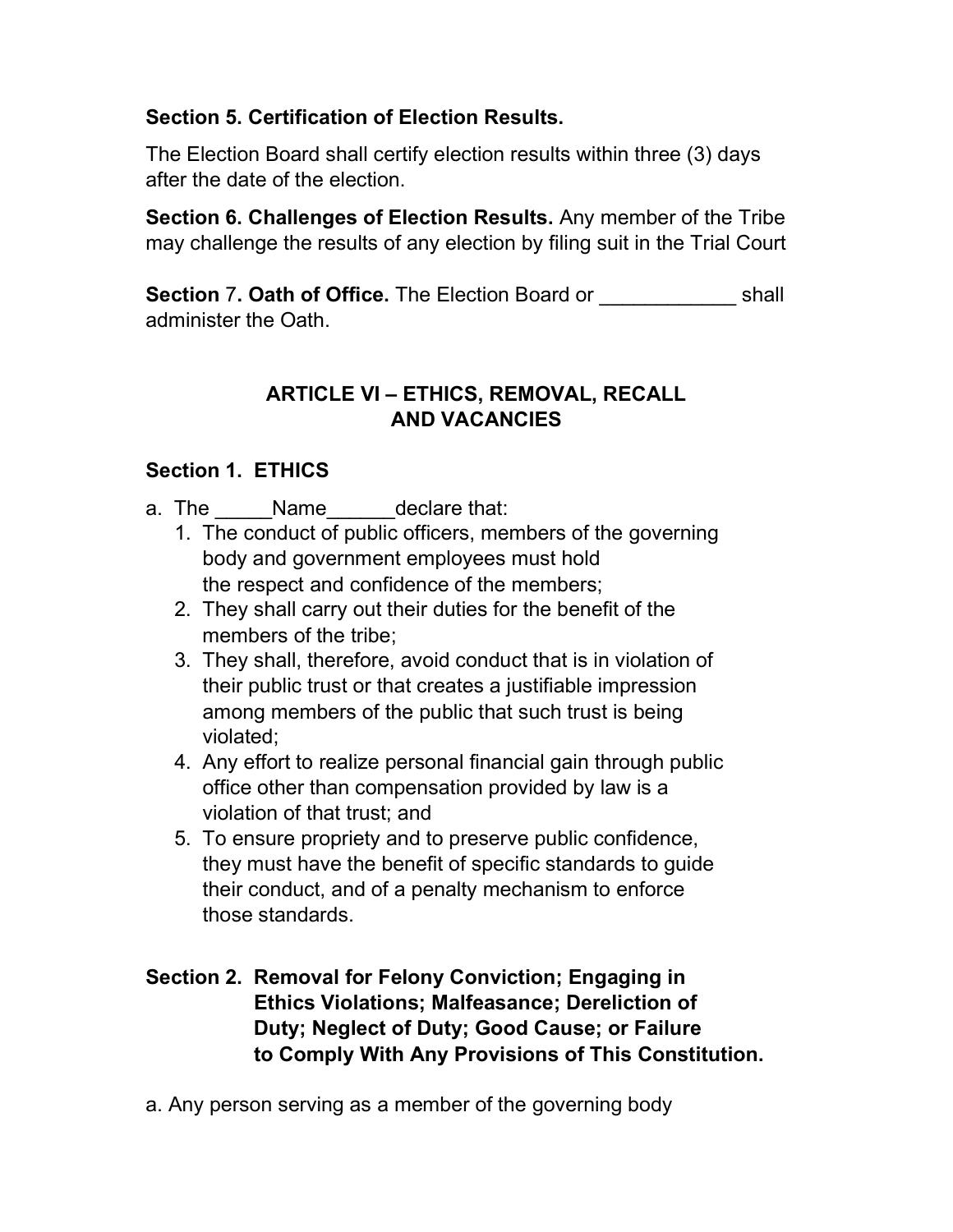shall be removed from office:

- 1. if convicted of a felony while in office,
- 2. has engaged an Ethics Violation; Malfeasance; Dereliction of Duty; Neglect of Duty; Good Cause; or Failure to comply with any provisions of this constitution.

#### Section 3. Terms for Vacancies.

If an office of the Governing Body becomes vacant by reason of death, mental or physical incapacity, removal or recall vote, resignation, felony conviction, or for any other reason, such vacancy shall be filled by a person elected or appointed to fill the vacancy and the person shall serve out the term of the person whom they are replacing.

## ARTICLE VII - DIVISIONS OF GOVERNMENT

#### Section 1. Branches of Government

The government of the \_\_\_Name\_\_\_\_\_\_shall comprise (4) branches: [Grand Council, Legislative, Executive, and Judiciary]. No branch of government shall exercise the powers or functions delegated to another branch.

#### ARTICLE VIII - THE GRAND COUNCIL

The Grand Council has inherent sovereign powers and authorizes the Legislative branch to make laws; authorizes the Executive branch to enforce the laws and administer funds; and authorizes the Judicial branch to interpret and apply the laws and Constitution. All eligible voters of the tribe are entitled to participate in Grand Council.

#### ARTICLE IX - LEGISLATIVE

Legislative branch is the rule-making body. The primary function of the legislature is to make laws for good governance. It has the authority of amending the existing rules and regulations as well.

#### ARTICLE X - Executive

The executive branch governs the members, mainly implement and enforcing the laws made by the legislature.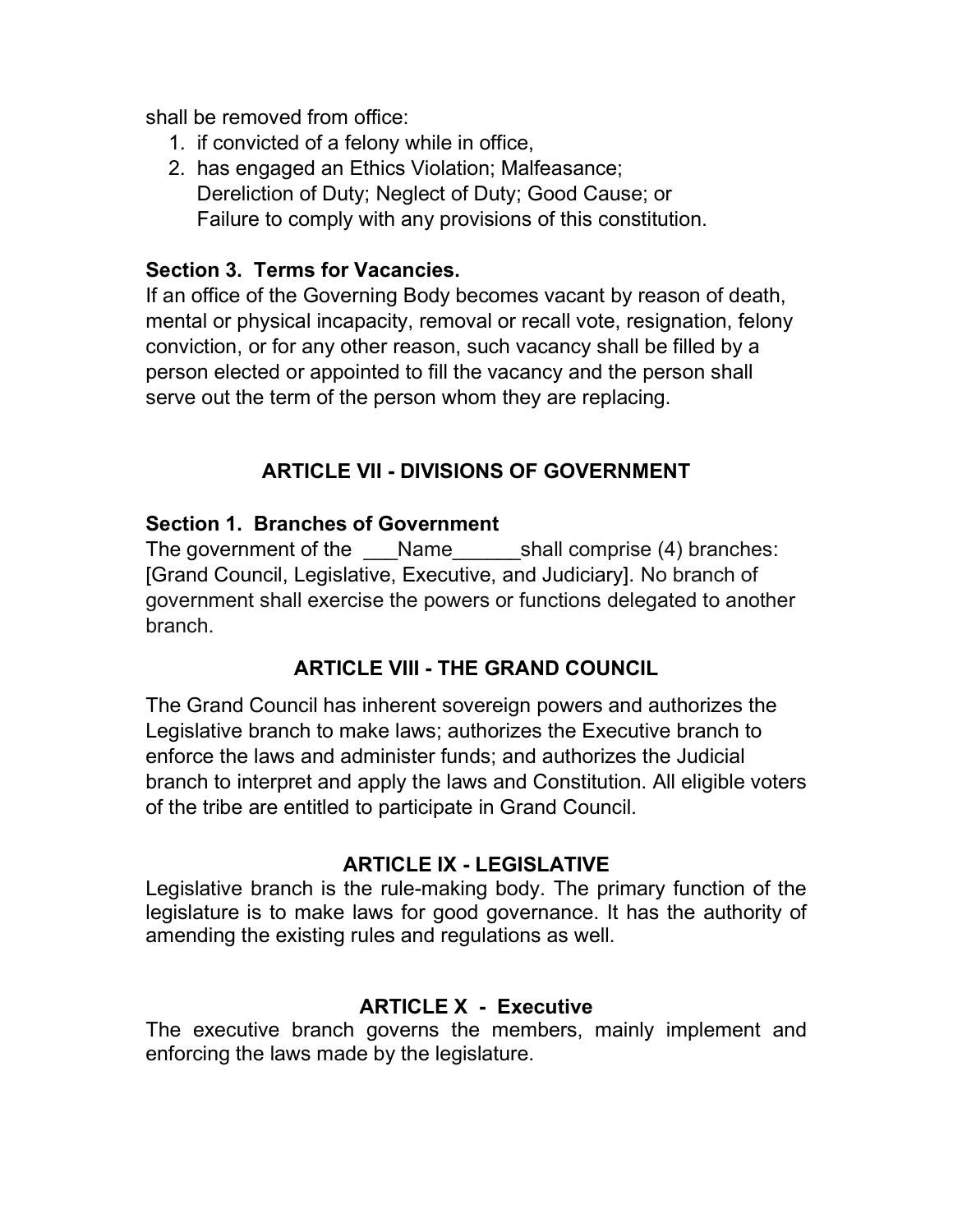## ARTICLE XI - Judicial

The judicial branch interprets and applies the laws made by the legislature and safeguards the rights of the individuals. It also resolves disputes.

## ARTICLE XII - SEPARATION OF POWER

No branch of the government shall exercise the powers or functions delegated to another branch.

## ARTICLE XIII - SOVEREIGNTY

The Name possesses inherent sovereign powers by virtue of self-government and democracy.

## ARTICLE XIV - SOVEREIGN IMMUNITY

## Section 1. Immunity of Tribe from Suit

The tribe shall be immune from suit except to the extent that the NAME OF WHO MAY DECIDE expressly waives its sovereign immunity.

## Section 2. Suit Against Officials and Employees.

Tribal officials and employees acting within the scope of their authority shall be immune from suit.

# ARTICLE XV - SAVINGS CLAUSE

Any previous ordinance or resolutions enacted by the Minnesota Chippewa Tribe shall continue in full force and effect to the extent they are not in conflict with this Constitution unless revoked or amended in the future.

## ARTICLE XVI - GENERAL MEETINGS / OFFICIAL ACTS

The \_\_\_\_\_\_[BRANCH OF GOVERNMENT]\_\_\_\_\_\_\_ shall call at least one (1) general meeting per year of all the eligible voters of the Tribe to identify and discuss important tribal matters.